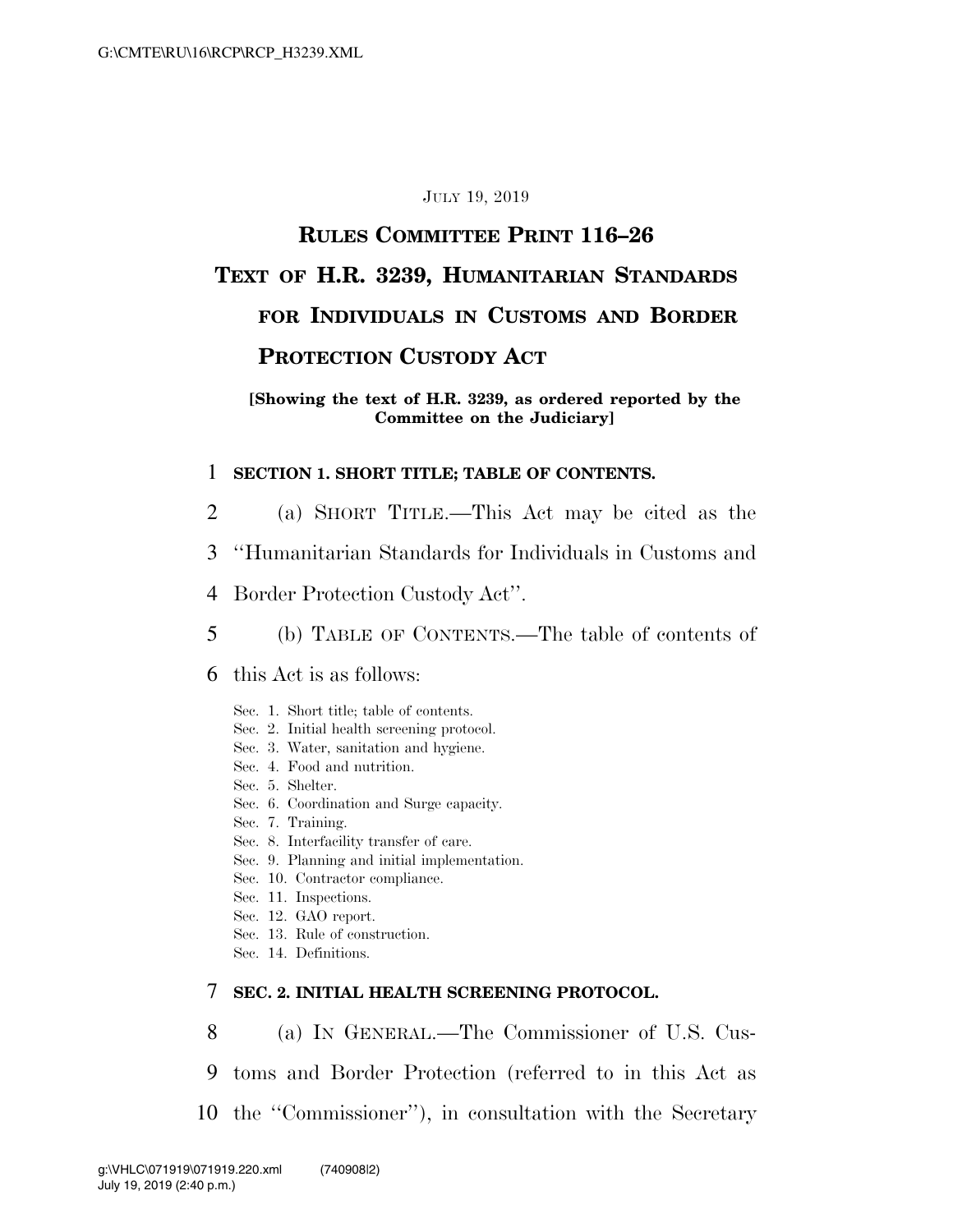of Health and Human Services, the Administrator of the Health Resources and Services Administration, and non- governmental experts in the delivery of health care in hu- manitarian crises and in the delivery of health care to chil- dren, shall develop guidelines and protocols for the provi- sion of health screenings and appropriate medical care for individuals in the custody of U.S. Customs and Border Protection (referred to in this Act as ''CBP''), as required under this section.

 (b) INITIAL SCREENING AND MEDICAL ASSESS- MENT.—The Commissioner shall ensure that any indi- vidual who is detained in the custody of CBP (referred to in this Act as a ''detainee'') receives an initial in-person screening by a licensed medical professional in accordance with the standards described in subsection (c)—

 (1) to assess and identify any illness, condition, or age-appropriate mental or physical symptoms that may have resulted from distressing or traumatic ex-periences;

 (2) to identify acute conditions and high-risk vulnerabilities; and

 (3) to ensure that appropriate healthcare is provided to individuals as needed, including pedi-atric, obstetric, and geriatric care.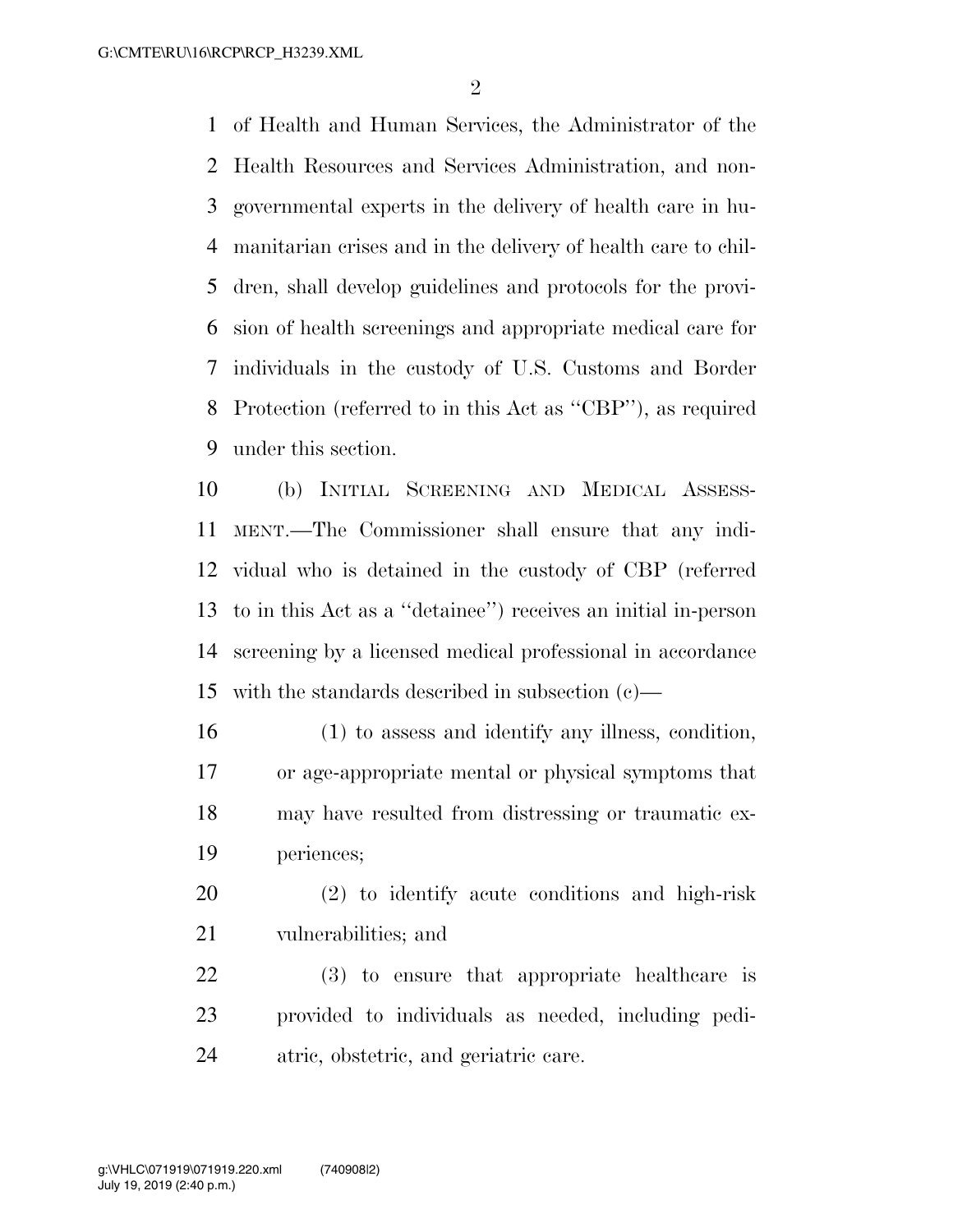| $\mathbf{1}$ | (c) STANDARDIZATION OF INITIAL SCREENING AND          |
|--------------|-------------------------------------------------------|
| 2            | MEDICAL ASSESSMENT.-                                  |
| 3            | (1) IN GENERAL.—The initial screening and             |
| 4            | medical assessment shall include—                     |
| 5            | $(A)$ an interview and the use of a stand-            |
| 6            | ardized medical intake questionnaire or the           |
| 7            | equivalent;                                           |
| 8            | (B) screening of vital signs, including pulse         |
| 9            | rate, body temperature, blood pressure, oxygen        |
| 10           | saturation, and respiration rate;                     |
| 11           | (C) screening for blood glucose for known             |
| 12           | or suspected diabetics;                               |
| 13           | (D) weight assessment of detainees under              |
| 14           | 12 years of age;                                      |
| 15           | (E) a physical examination; and                       |
| 16           | $(F)$ a risk-assessment and the development           |
| 17           | of a plan for monitoring and care, when appro-        |
| 18           | priate.                                               |
| 19           | (2) PRESCRIPTION MEDICATION.—The medical              |
| 20           | professional shall review any prescribed medication   |
| 21           | that is in the detainee's possession or that was con- |
| 22           | fiscated by CBP upon arrival and determine if the     |
| 23           | medication may be kept by the detainee for use dur-   |
| 24           | ing detention, properly stored by CBP with appro-     |
| 25           | priate access for use during detention, or maintained |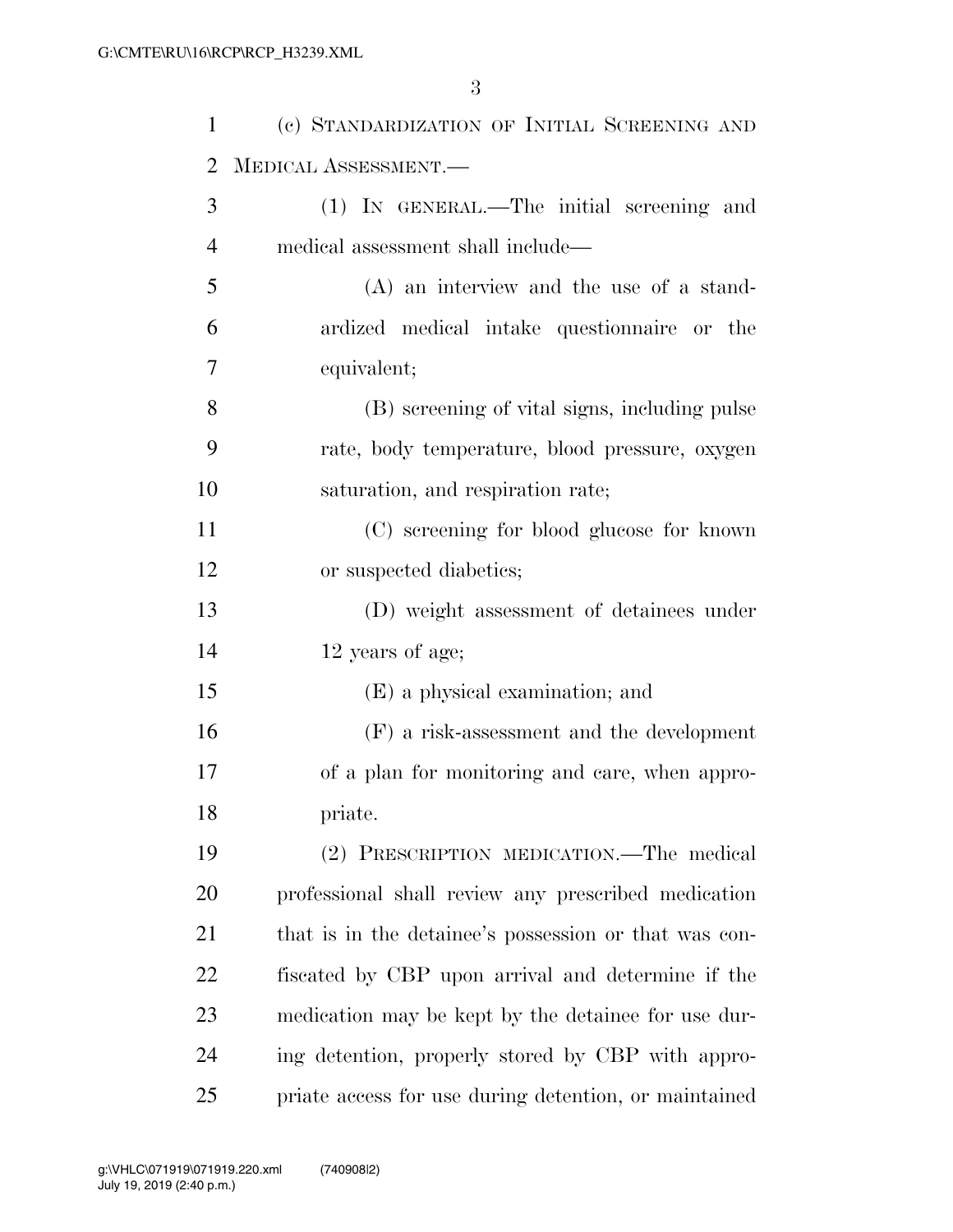with the detained individual's personal property. A detainee may not be denied the use of necessary and appropriate medication for the management of the detainee's illness.

 (3) RULE OF CONSTRUCTION.—Nothing in this subsection shall be construed as requiring detainees to disclose their medical status or history.

(d) TIMING.—

 (1) IN GENERAL.—Except as provided in para- graph (2), the initial screening and medical assess- ment described in subsections (b) and (c) shall take place as soon as practicable, but not later than 12 hours after a detainee's arrival at a CBP facility.

 (2) HIGH PRIORITY INDIVIDUALS.—The initial screening and medical assessment described in sub- sections (b) and (c) shall take place as soon as prac- ticable, but not later than 6 hours after a detainee's arrival at a CBP facility if the individual reasonably self-identifies as having a medical condition that re-20 quires prompt medical attention or is—

 (A) exhibiting signs of acute or potentially severe physical or mental illness, or otherwise has an acute or chronic physical or mental dis-24 ability or illness;

(B) pregnant;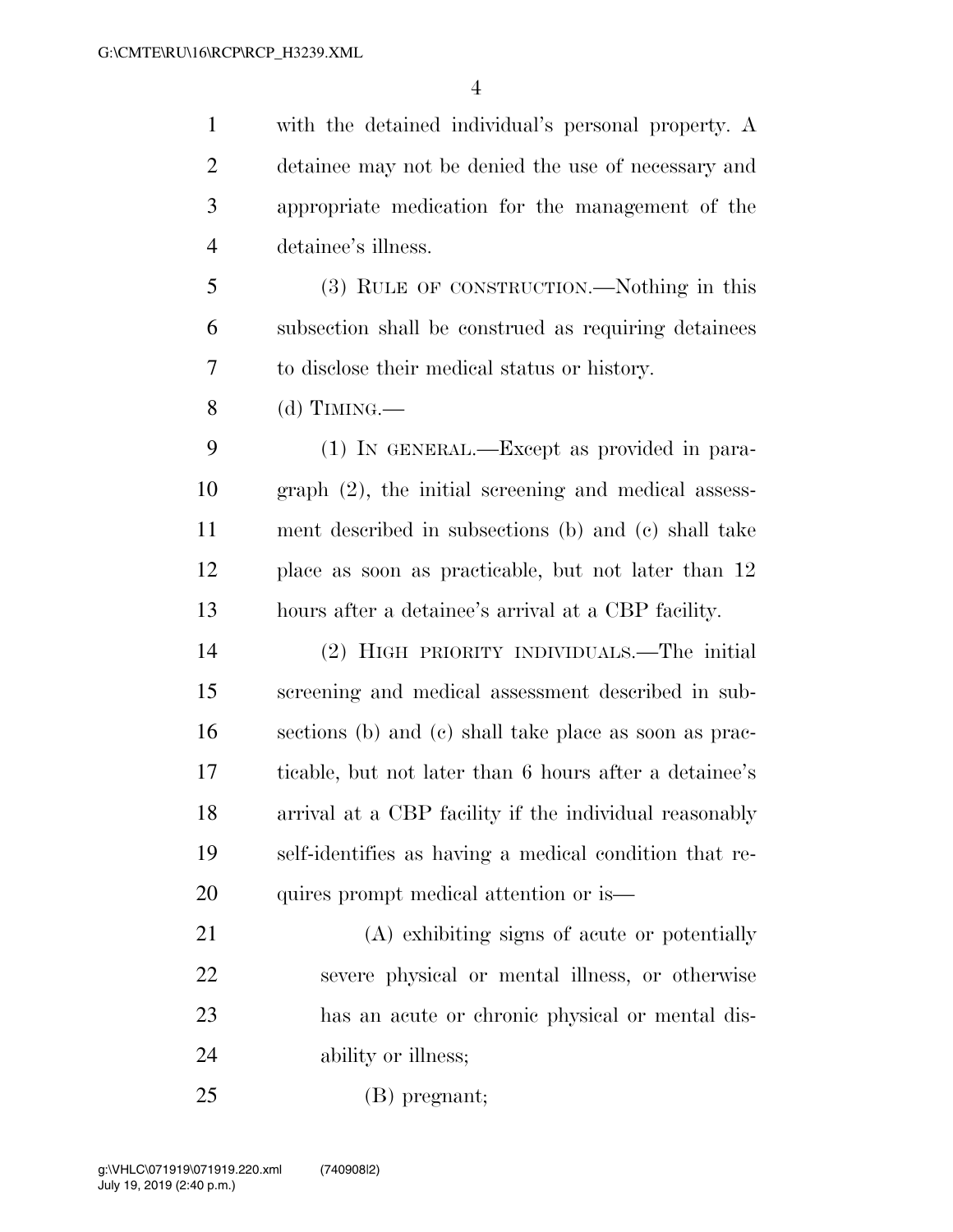| $\mathbf{1}$   | (C) a child (with priority given, as appro-            |
|----------------|--------------------------------------------------------|
| $\overline{2}$ | priate, to the youngest children); or                  |
| 3              | (D) elderly.                                           |
| $\overline{4}$ | (e) FURTHER CARE.-                                     |
| 5              | $(1)$ IN GENERAL.—If, as a result of the initial       |
| 6              | health screening and medical assessment, the li-       |
| 7              | censed medical professional conducting the screening   |
| 8              | or assessment determines that one or more of the       |
| 9              | detainee's vital sign measurements are significantly   |
| 10             | outside normal ranges in accordance with the Na-       |
| 11             | tional Emergency Services Education Standards, or      |
| 12             | if the detainee is identified as high-risk or in need  |
| 13             | of medical intervention, the detainee shall be pro-    |
| 14             | vided, as expeditiously as possible, with an in-person |
| 15             | or technology-facilitated medical consultation with a  |
| 16             | licensed emergency care professional.                  |
| 17             | $(2)$ RE-EVALUATION.—                                  |
| 18             | (A) IN GENERAL.—Detainees described in                 |
| 19             | paragraph (1) shall be re-evaluated within 24          |
| 20             | hours and monitored thereafter as determined           |
| 21             | by an emergency care professional (and in the          |
| 22             | care of a consultation provided to a child, with       |
| 23             | a licensed emergency care professional with a          |
| 24             | background in pediatric care).                         |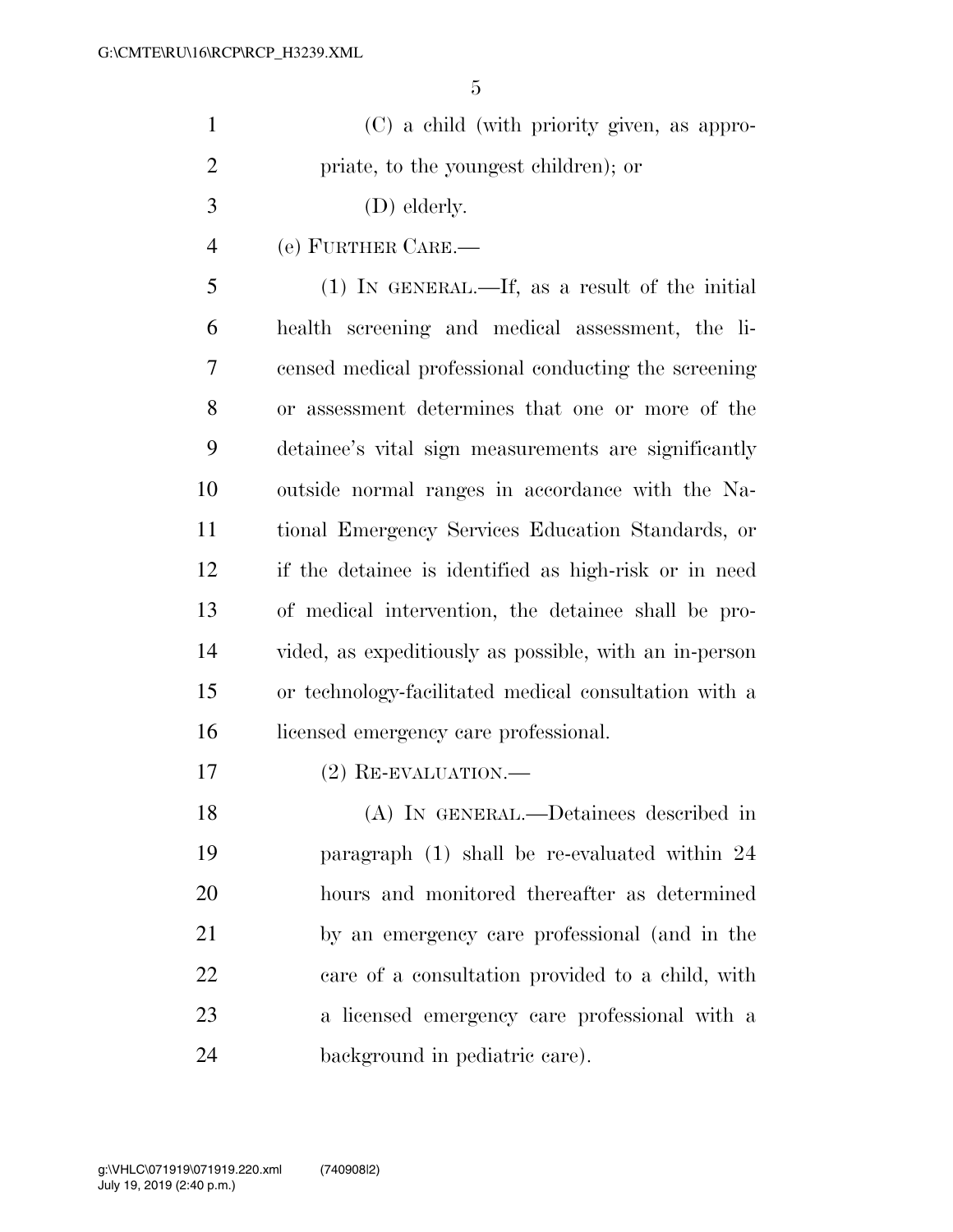(B) REEVALUATION PRIOR TO TRANSPOR- TATION.—In addition to the re-evaluations under subparagraph (A), detainees shall have all vital signs re-evaluated and be cleared as safe to travel by a medical professional prior to transportation.

 (3) PYSCHOLOGICAL AND MENTAL CARE.—The Commissioner shall ensure that detainees who have experienced physical or sexual violence or who have experienced events that may cause severe trauma or toxic stress, are provided access to basic, humane, and supportive psychological assistance.

 (f) INTERPRETERS.—To ensure that health screenings and medical care required under this section are carried out in the best interests of the detainee, the Commissioner shall ensure that language-appropriate in- terpretation services, including indigenous languages, are provided to each detainee and that each detainee is in-formed of the availability of interpretation services.

 (g) CHAPERONES.—To ensure that health screenings and medical care required under this section are carried out in the best interests of the detainee—

 (1) the Commissioner shall establish guidelines for and ensure the presence of chaperones for all de-tainees during medical screenings and examinations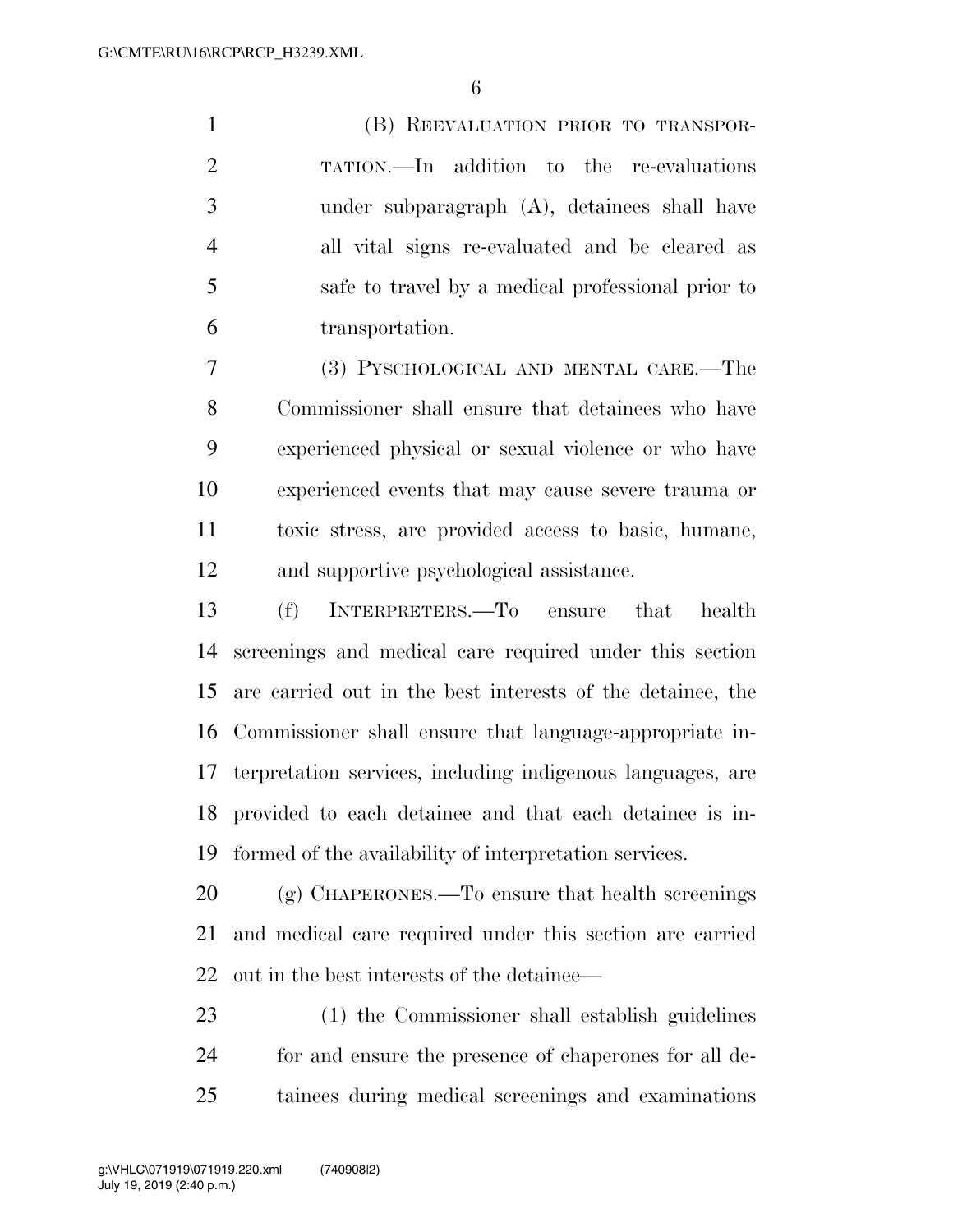consistent with relevant guidelines in the American Medical Association Code of Medical Ethics, and recommendations of the American Academy of Pedi-atrics; and

 (2) to the extent practicable, the physical exam- ination of a child shall always be performed in the presence of a parent or legal guardian or in the presence of the detainee's closest present adult rel-ative if a parent or legal guardian is unavailable.

 (h) DOCUMENTATION.—The Commissioner shall en- sure that the health screenings and medical care required under this section, along with any other medical evalua- tions and interventions for detainees, are documented in accordance with commonly accepted standards in the United States for medical record documentation. Such documentation shall be provided to any individual who re- ceived a health screening and subsequent medical treat-ment upon release from CBP custody.

 (i) INFRASTRUCTURE AND EQUIPMENT.—The Com- missioner or the Administrator of General Services shall ensure that each location to which detainees are first transported after an initial encounter with an agent or of-ficer of CBP has the following:

 (1) A private space that provides a comfortable and considerate atmosphere for the patient and that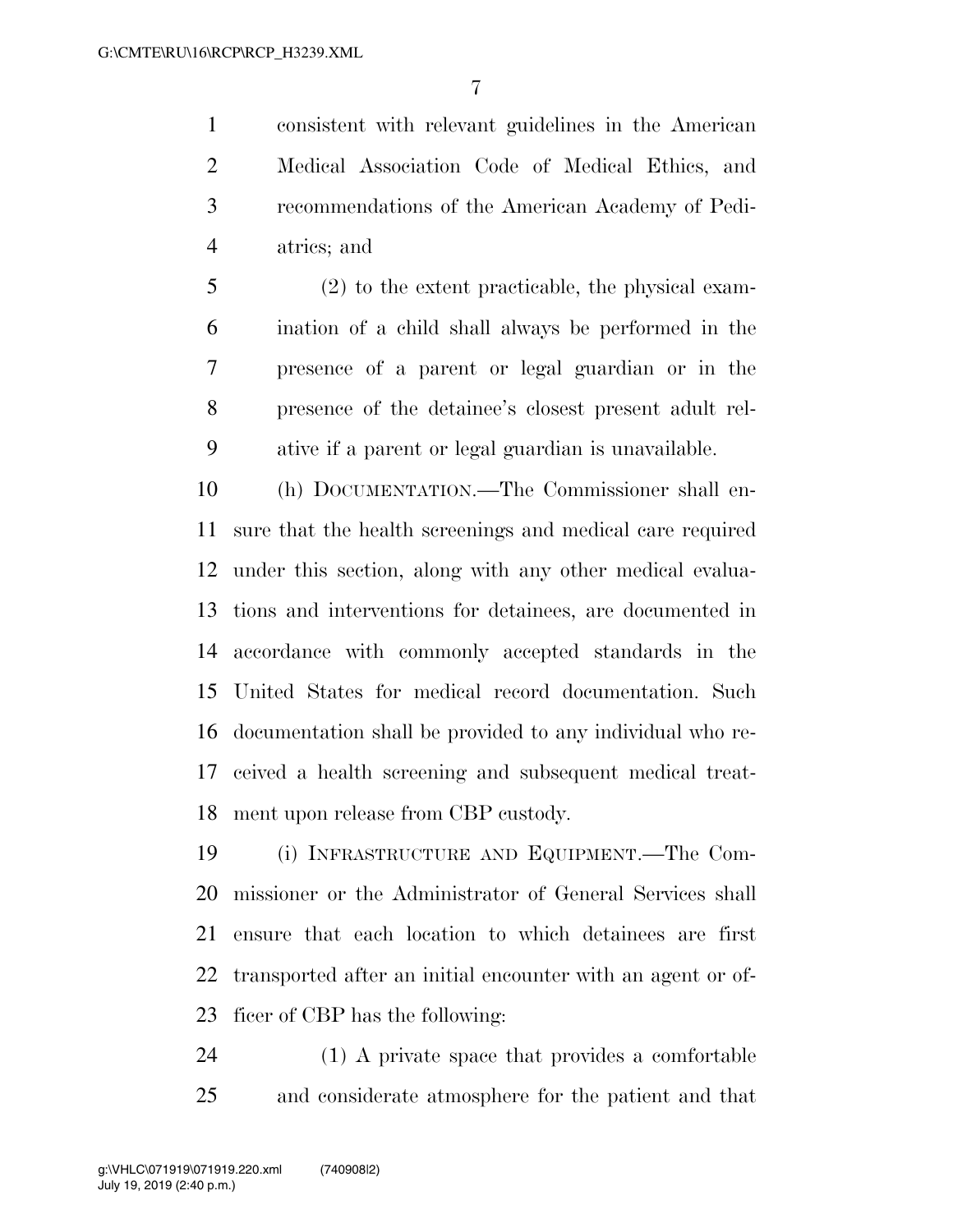ensures the patient's dignity and right to privacy during the health screening and medical assessment and any necessary follow-up care.

 (2) All necessary and appropriate medical equipment and facilities to conduct the health screenings and follow-up care required under this section, to treat trauma, to provide emergency care, including resuscitation of individuals of all ages, and to prevent the spread of communicable diseases.

 (3) Basic over-the-counter medications appro-priate for all age groups.

 (4) Appropriate transportation to medical facili- ties in the case of a medical emergency, or an on- call service with the ability to arrive at the CBP fa-cility within 30 minutes.

 (j) PERSONNEL.—The Commissioner or the Adminis- trator of General Services shall ensure that each location to which detainees are first transported after an initial en- counter has onsite at least one licensed medical profes- sional to conduct health screenings. Other personnel that are or may be necessary for carrying out the functions described in subsection (e), such as licensed emergency care professionals, specialty physicians (including physi- cians specializing in pediatrics, family medicine, obstetrics and gynecology, geriatric medicine, internal medicine, and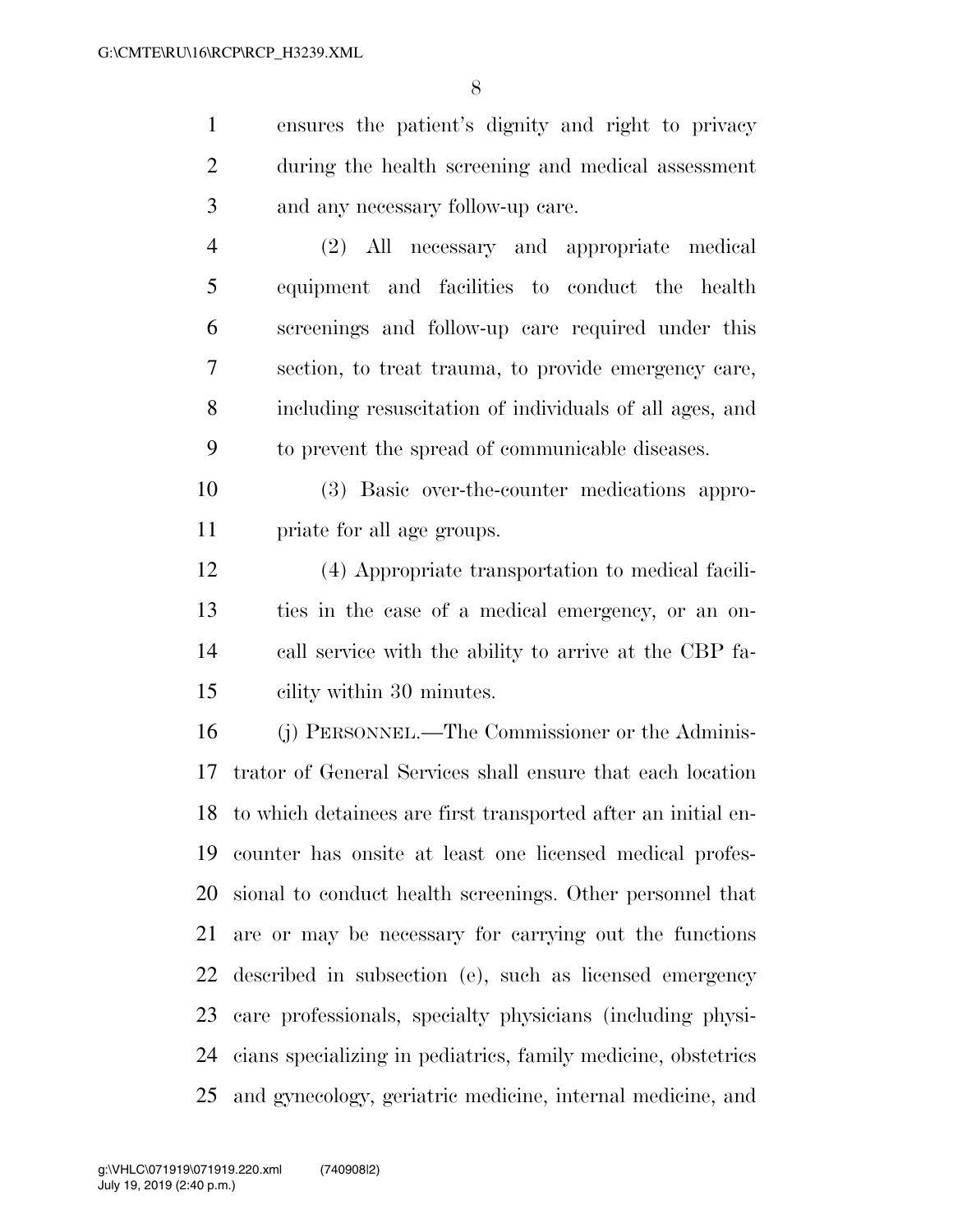infectious diseases), nurse practitioners, other nurses, physician assistants. licensed social workers, mental health professionals, public health professionals, dieticians, inter- preters, and chaperones, shall be located on site to the extent practicable, or if not practicable, shall be available on call.

 (k) ETHICAL GUIDELINES.—The Commissioner shall ensure that all medical assessments and procedures con- ducted pursuant to this section are conducted in accord- ance with ethical guidelines in the applicable medical field, and respect human dignity.

#### **SEC. 3. WATER, SANITATION AND HYGIENE.**

 The Commissioner shall ensure that detainees have access to—

 (1) not less than one gallon of drinking water per person per day, and age-appropriate fluids as needed;

 (2) a private, safe, clean, and reliable perma- nent or portable toilet with proper waste disposal and a hand washing station, with not less than one toilet available for every 12 male detainees, and 1 22 toilet for every 8 female detainees;

 (3) a clean diaper changing facility, which in- cludes proper waste disposal, a hand washing sta-tion, and unrestricted access to diapers;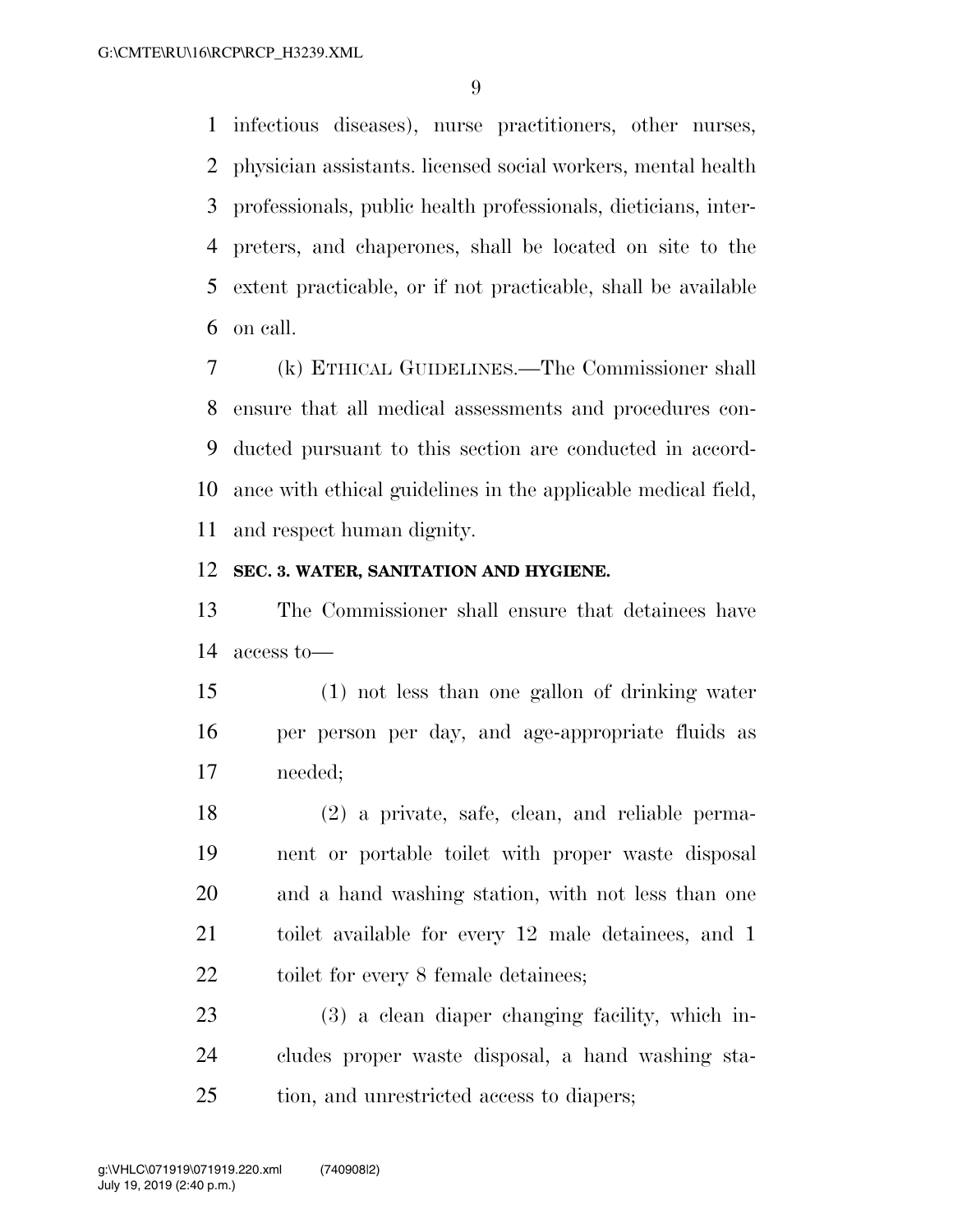(4) the opportunity to bathe daily in a perma- nent or portable shower that is private and secure; and (5) products for individuals of all age groups and with disabilities to maintain basic personal hy- giene, including soap, a toothbrush, toothpaste, adult diapers, and feminine hygiene products, as well as receptacles for the proper storage and disposal of

such products.

## **SEC. 4. FOOD AND NUTRITION.**

 The Commissioner shall ensure that detainees have access to—

(1) three meals per day including—

 (A) in the case of an individual age 12 or older, a diet that contains not less than 2,000 calories per day; and

 (B) in the case of a child who is under the age of 12, a diet that contains an appropriate number of calories per day based on the child's age and weight;

 (2) accommodations for any dietary needs or restrictions; and

 (3) access to food in a manner that follows ap-plicable food safety standards.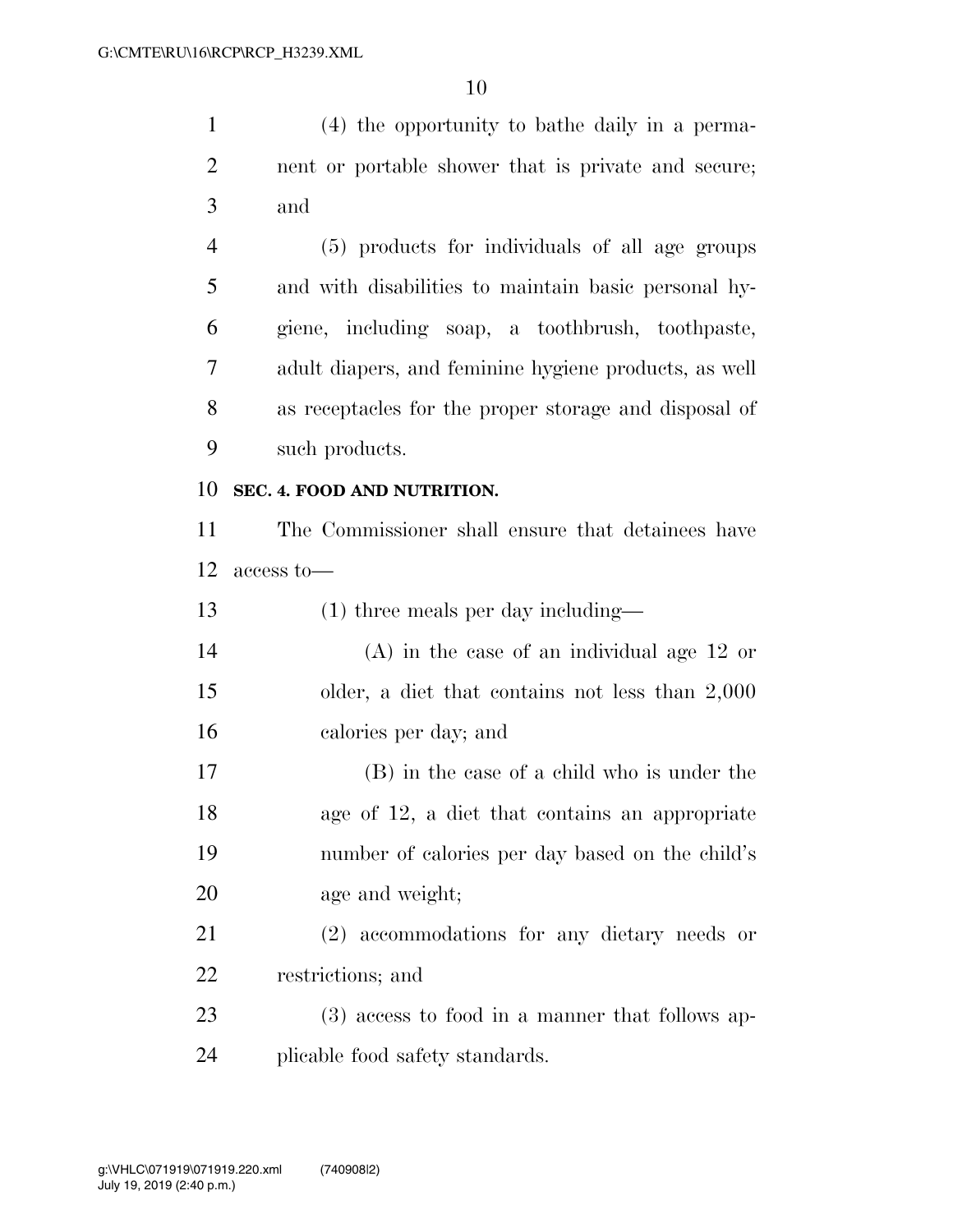## **SEC. 5. SHELTER.**

 The Commissioner shall ensure that each facility at which a detainee is detained meets the following require-ments:

 (1) Except as provided in paragraph (2), males and females shall be detained separately.

 (2) In the case of a minor child arriving in the United States with an adult relative or legal guard- ian, such child shall be detained with such relative or legal guardian unless such an arrangement poses safety or security concerns. In no case shall a minor who is detained apart from an adult relative or legal guardian as a result of such safety or security con-cerns be detained with other adults.

 (3) In the case of an unaccompanied minor ar- riving in the United States without an adult relative or legal guardian, such child shall be detained in an age-appropriate facility and shall not be detained with adults.

 (4) A detainee with a temporary or permanent disability shall be held in an accessible location and in a manner that provides for his or her safety, com- fort, and security, with accommodations provided as needed.

 (5) No detainee shall be placed in a room for any period of time if the detainee's placement would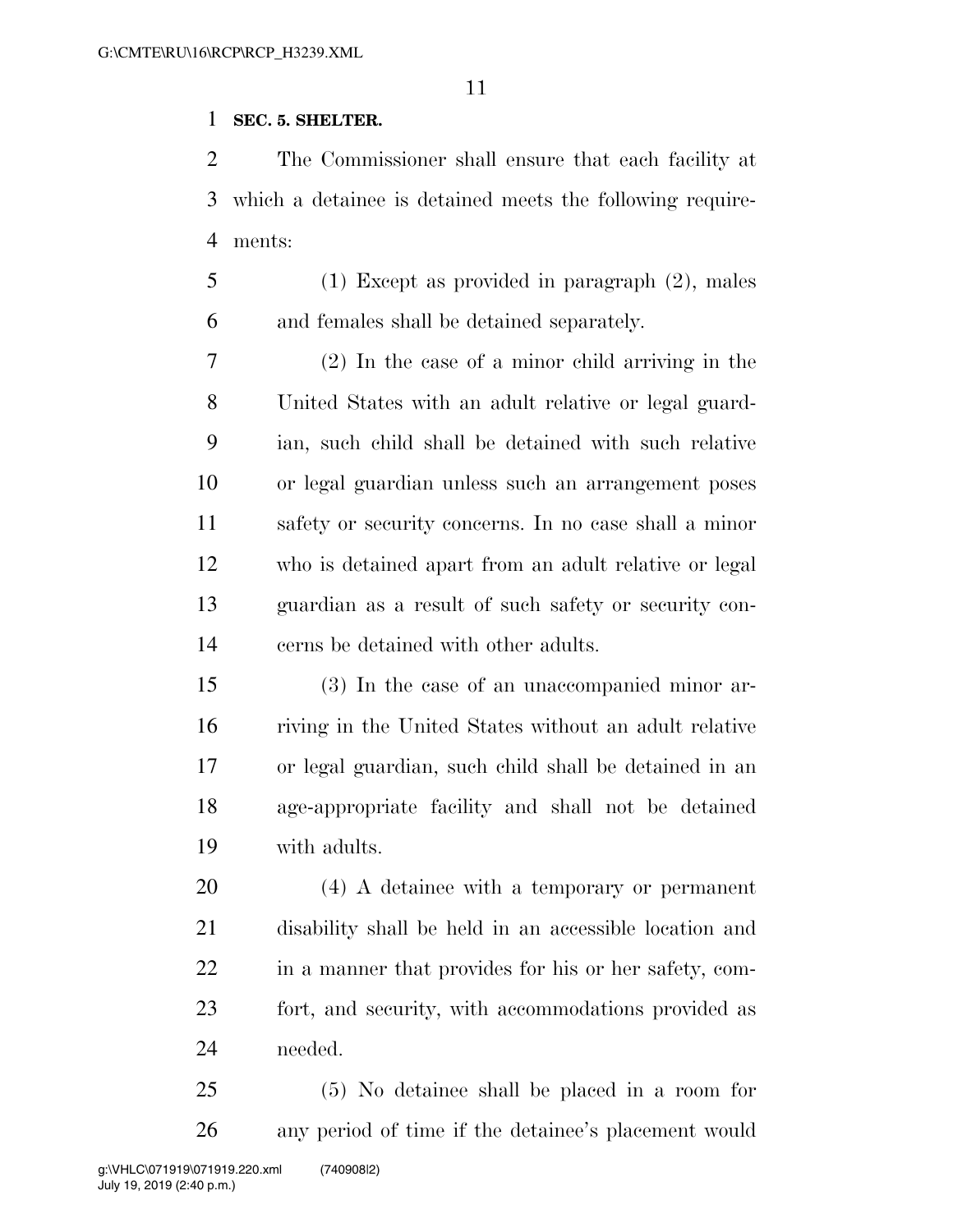| $\mathbf{1}$   | exceed the maximum occupancy level as determined        |
|----------------|---------------------------------------------------------|
| $\overline{2}$ | by the appropriate building code, fire marshal, or      |
| 3              | other authority.                                        |
| $\overline{4}$ | (6) Each detainee shall be provided with tem-           |
| 5              | perature appropriate clothing and bedding.              |
| 6              | (7) The facility shall be well lit and well venti-      |
| 7              | lated, with the humidity and temperature kept at        |
| 8              | comfortable levels (between 68 and 74 degrees Fahr-     |
| 9              | enheit).                                                |
| 10             | (8) Detainees who are in custody for more than          |
| 11             | 48 hours shall have access to the outdoors for not      |
| 12             | less than 1 hour during the daylight hours during       |
| 13             | each 24-hour period.                                    |
| 14             | (9) Detainees shall have the ability to practice        |
| 15             | their religion or not to practice a religion, as appli- |
| 16             | cable.                                                  |
| 17             | (10) Detainees shall have access to lighting and        |
| 18             | noise levels that are safe and conducive for sleeping   |
| 19             | throughout the night between the hours of 10 p.m.       |
| 20             | and $6 a.m.$                                            |
| 21             | (11) Officers, employees, and contracted per-           |
| 22             | sonnel of CBP shall—                                    |
| 23             | (A) follow medical standards for the isola-             |
| 24             | tion and prevention of communicable diseases;           |
| 25             | and                                                     |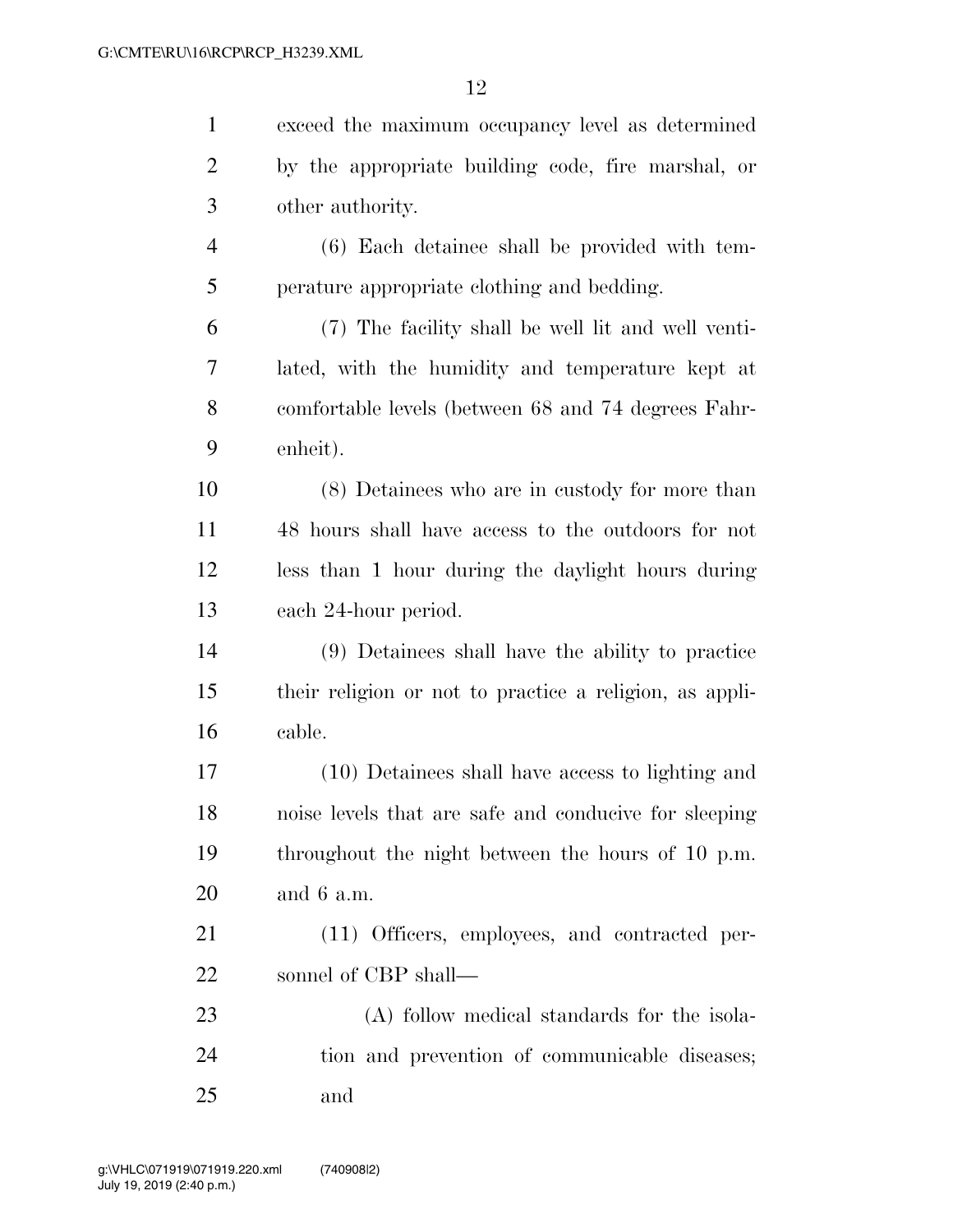|   | (B) ensure the physical and mental safety          |
|---|----------------------------------------------------|
| 2 | of detainees who identify as lesbian, gay, bisex-  |
| 3 | ual, transgender, and intersex.                    |
|   | $(12)$ The facility shall have video-monitoring to |
|   |                                                    |

 provide for the safety of the detained population and to prevent sexual abuse and physical harm of vulner-able detainees.

 (13) The Commissioner shall ensure that lan- guage-appropriate ''Detainee Bill of Rights'', includ- ing indigenous languages, are posted or otherwise made available in all areas where detainees are lo- cated. The ''Detainee Bill of Rights'' shall include all rights afforded to the detainee under this Act.

 (14) Video from video-monitoring must be pre- served for 90 days and the detention facility must maintain certified records that the video-monitoring is properly working at all times.

## **SEC. 6. COORDINATION AND SURGE CAPACITY.**

 The Secretary of Homeland Security shall enter into memoranda of understanding with appropriate Federal agencies, such as the Department of Health and Human Services, and applicable emergency government relief serv- ices, as well as contracts with health care, public health, social work, and transportation professionals, for purposes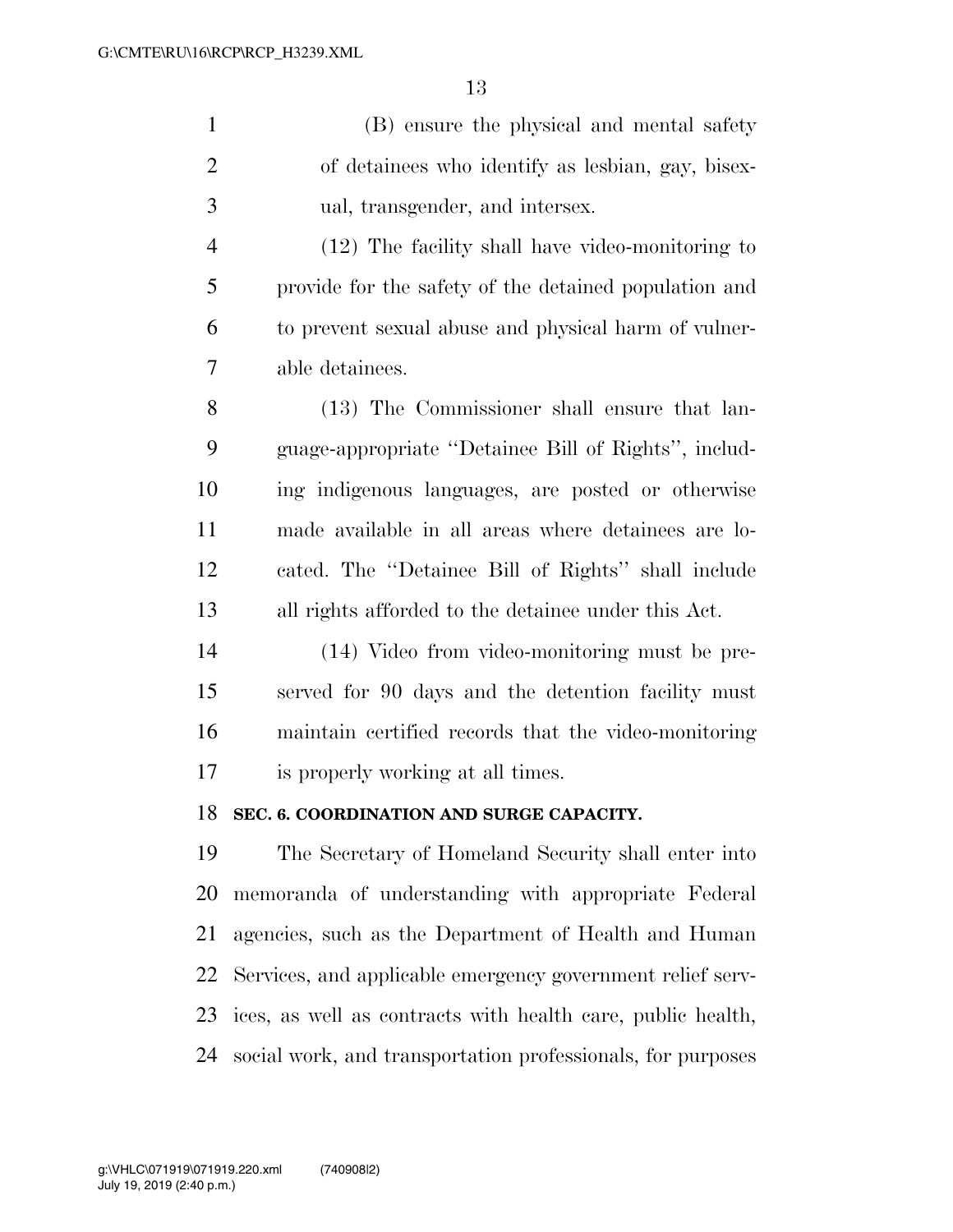- of addressing surge capacity and ensuring compliance with this Act.
- **SEC. 7. TRAINING.**

 The Commissioner shall ensure that CBP personnel assigned to each short-term custodial facility are profes- sionally trained, including continuing education as the Commissioner deems appropriate, in all subjects necessary to ensure compliance with this Act, including—

 (1) humanitarian response protocols and stand-ards;

 (2) indicators of physical and mental illness, and medical distress in children and adults;

 (3) indicators of child sexual exploitation and effective responses to missing migrant children; and

 (4) procedures to report incidents of suspected child sexual abuse and exploitation directly to the National Center for Missing and Exploited Children.

## **SEC. 8. INTERFACILITY TRANSFER OF CARE.**

 (a) TRANSFER.—When a detainee is discharged from a medical facility or emergency department, the Commis- sioner shall ensure that responsibility of care is trans- ferred from the medical facility or emergency department to an accepting licensed health care provider of CBP.

 (b) RESPONSIBILITIES OF ACCEPTING PROVIDERS.— Such accepting licensed health care provider shall review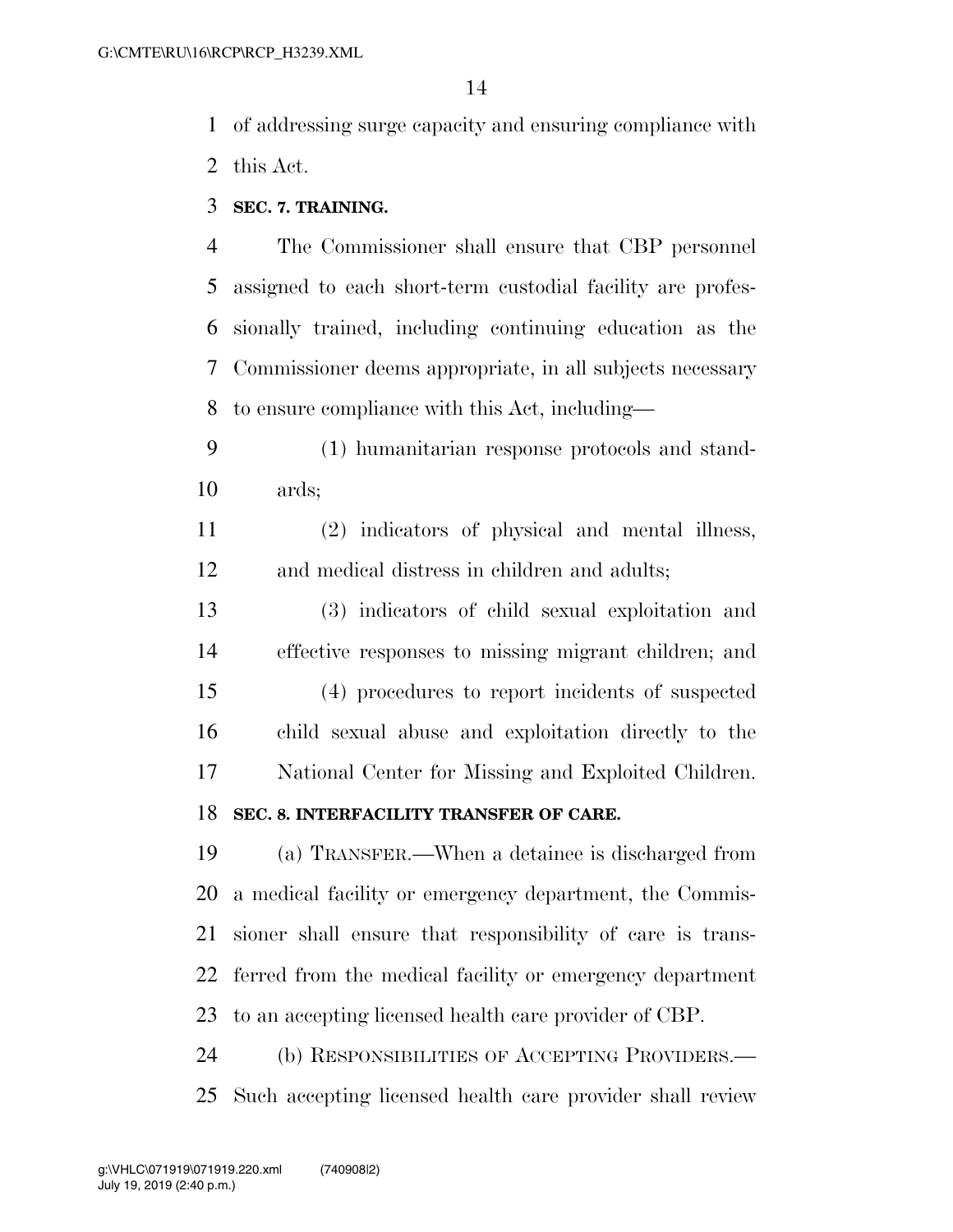the medical facility or emergency department's evaluation,

 diagnosis, treatment, management, and discharge care in- structions to assess the safety of the discharge and trans-fer and to provide necessary follow-up care.

#### **SEC. 9. PLANNING AND INITIAL IMPLEMENTATION.**

 (a) PLANNING.—Not later than 60 days after the date of enactment of this Act, the Secretary of Homeland Security shall submit to Congress a detailed plan delin- eating the timeline, process, and challenges of carrying out the requirements of this Act.

 (b) IMPLEMENTATION.—The Secretary of Homeland Security shall ensure that the requirements of this Act are implemented not later than 6 months after the date of enactment.

## **SEC. 10. CONTRACTOR COMPLIANCE.**

 The Secretary of Homeland Security shall ensure that all personnel contracted to carry out this Act do so in accordance with the requirements of this Act.

#### **SEC. 11. INSPECTIONS.**

 (a) IN GENERAL.—The Inspector General of the De-partment of Homeland Security shall—

 (1) conduct unannounced inspections of ports of entry, border patrol stations, and detention facilities 24 administered by CBP or contractors of CBP; and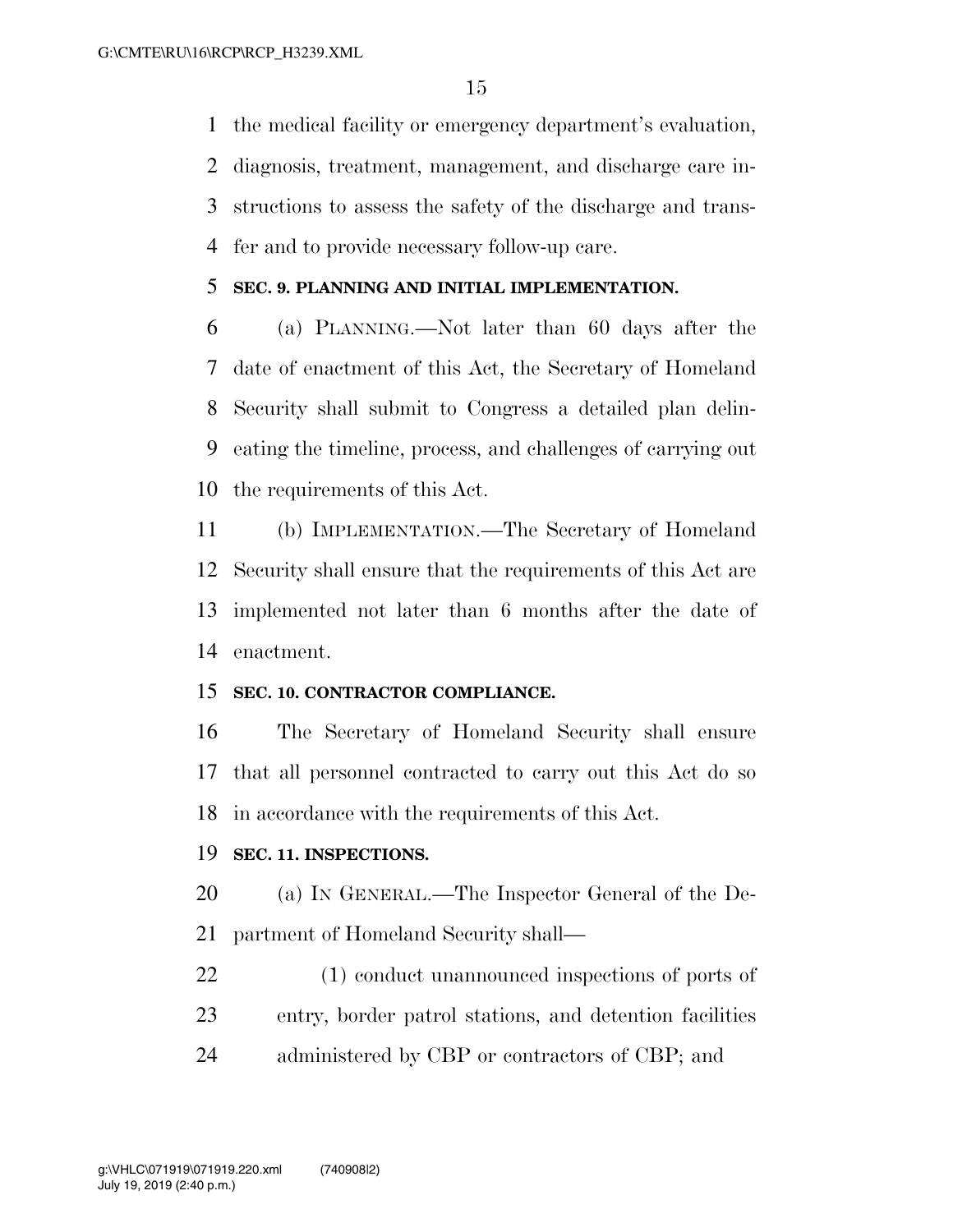| $\mathbf{1}$   | (2) submit to Congress, reports on the results              |
|----------------|-------------------------------------------------------------|
| $\overline{2}$ | of such inspections as well as other reports of the         |
| 3              | Inspector General related to custody operations.            |
| $\overline{4}$ | (b) PARTICULAR ATTENTION.—In carrying out sub-              |
| 5              | section (a), the Inspector General of the Department of     |
| 6              | Homeland Security shall pay particular attention to-        |
| $\overline{7}$ | (1) the degree of compliance by CBP with the                |
| 8              | requirements of this Act;                                   |
| 9              | $(2)$ remedial actions taken by CBP; and                    |
| 10             | (3) the health needs of detainees.                          |
| 11             | (c) ACCESS TO FACILITIES.—The Commissioner may              |
| 12             | not deny a Member of Congress entrance to any facility      |
| 13             | or building used, owned, or operated by CBP.                |
| 14             | SEC. 12. GAO REPORT.                                        |
| 15             | (a) IN GENERAL.—The Comptroller General of the              |
| 16             | United States shall—                                        |
| $17\,$         | $(1)$ not later than 6 months after the date of             |
| 18             | enactment of this Act, commence a study on imple-           |
| 19             | mentation of, and compliance with, this Act; and            |
| 20             | $(2)$ not later than 1 year after the date of en-           |
| 21             | actment of this Act, submit a report to Congress on         |
| 22             | the results of such study.                                  |
| 23             | (b) ISSUES TO BE STUDIED.—The study required by             |
| 24             | subsection (a) shall examine the management and over-       |
| 25             | sight by CBP of ports of entry, border patrol stations, and |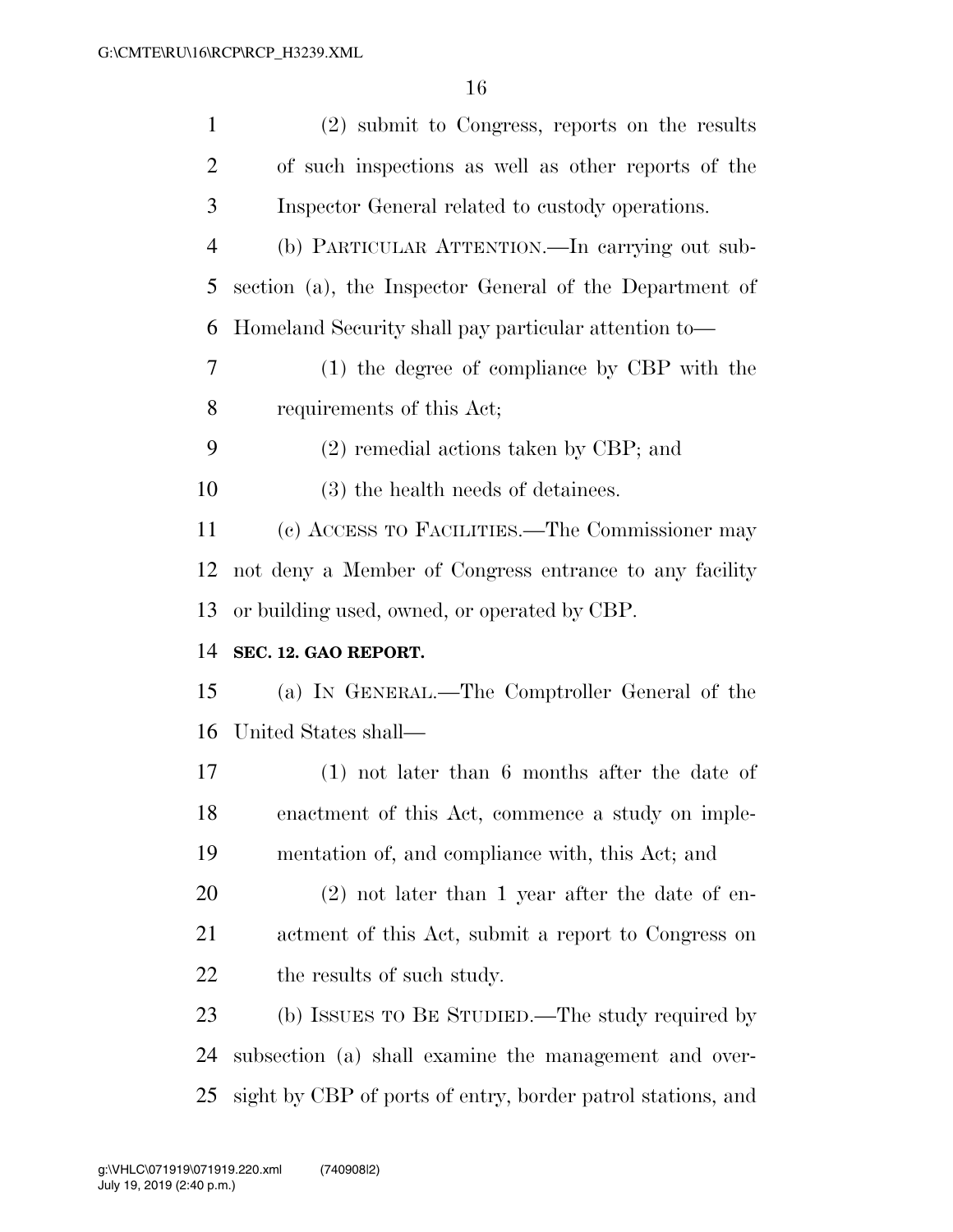other detention facilities, including the extent to which CBP and the Department of Homeland Security have ef- fective processes in place to comply with this Act. The study shall also examine the extent to which CBP per- sonnel, in carrying out this Act, make abusive, derisive, profane, or harassing statements or gestures, or engage in any other conduct evidencing hatred or invidious preju- dice to or about one person or group on account of race, color, religion, national origin, sex, sexual orientation, age, or disability, including on social media.

## **SEC. 13. RULE OF CONSTRUCTION.**

 Nothing in this Act shall be construed to authorize CBP to detain individuals for longer than 72 hours.

#### **SEC. 14. DEFINITIONS.**

In this Act:

 (1) INTERPRETATION SERVICES.—The term ''interpretation services'' includes translation serv- ices that are performed either in-person or through a telephone or video service.

20 (2) CHILD.—The term "child" has the meaning 21 given the term in section  $101(b)(1)$  of the Immigra-22 tion and Nationality Act  $(8 \text{ U.S.C. } 1101(b)(1)).$ 

 (3) U.S. CUSTOMS AND BORDER PROTECTION FACILITY.—The term ''U.S. Customs and Border Protection Facility'' includes—